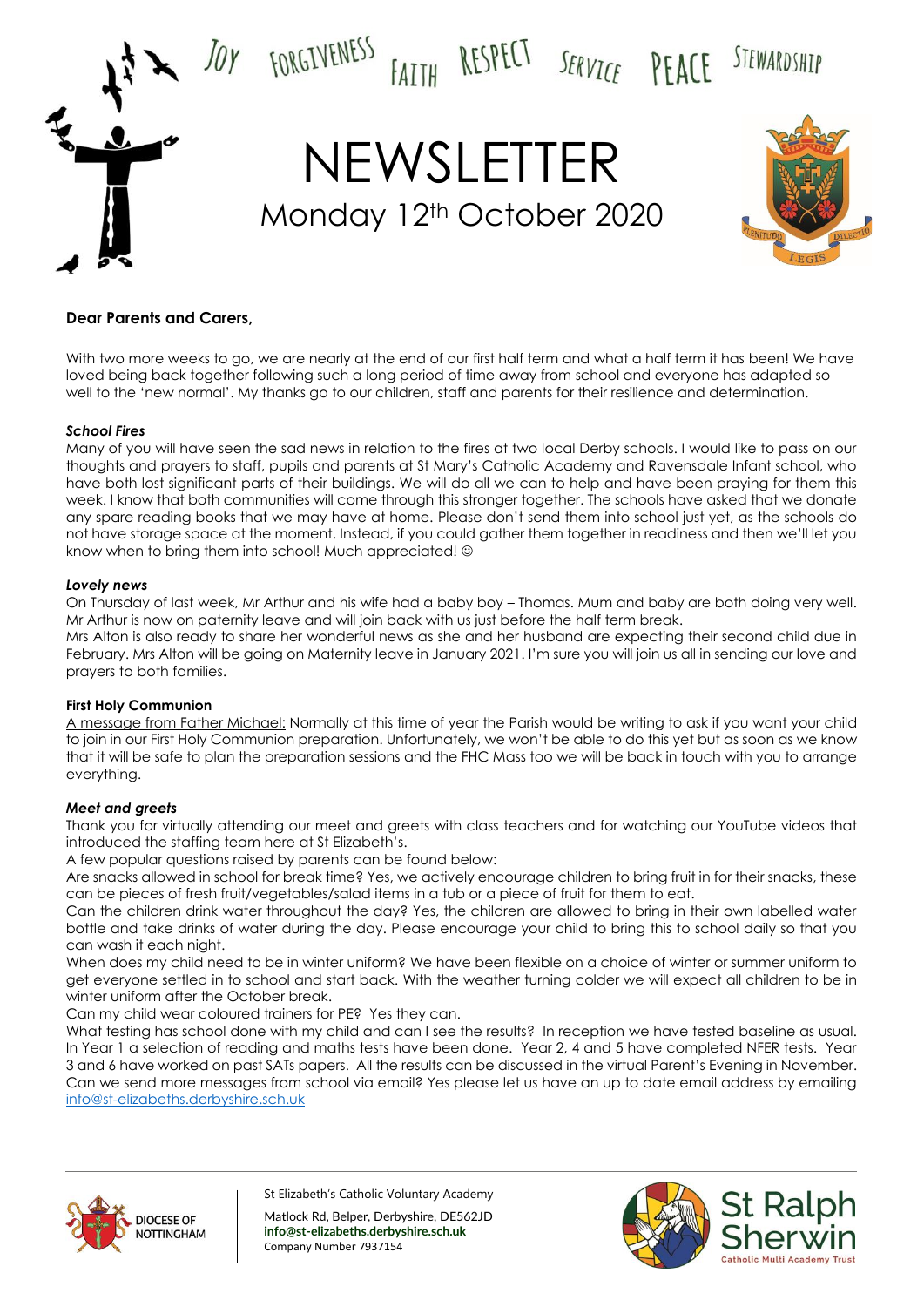# **Applications for places in Reception class September 2021**

Parents wishing to apply for a place in Reception starting in September 2021, can make their application from 9am on 9th November 2020 onwards. The National Closing Date is the 15th January 2021. To make an application you can visit Derbyshire County Council's website:

[https://www.derbyshire.gov.uk/site-elements/documents/pdf/education/schools/school-places/how-to-apply-for-a](https://www.derbyshire.gov.uk/site-elements/documents/pdf/education/schools/school-places/how-to-apply-for-a-primary-school-place.pdf)[primary-school-place.pdf](https://www.derbyshire.gov.uk/site-elements/documents/pdf/education/schools/school-places/how-to-apply-for-a-primary-school-place.pdf) You will receive your offer on the 16<sup>th</sup> April 2021.

# *Remembering our Mother, Mary*

As many of you will know, October is the month in which we spend time thinking about the life of Mary. The Rosary is a meditative prayer that we say with Mary the Mother of God.

# How to pray the Rosary

As many will know, the main part of the rosary is divided into parts or 'mysteries': the Joyful, the Sorrowful, the Glorious, and Mysteries of Light. Each of these 'mysteries' is divided into five 'decades' (ten beads), usually following one 'Our Father' and ending with 'Glory be'. All are taken from sacred scripture and tradition, and encompass our main beliefs in who Jesus Christ is and what he's done for us. All involve Our Lady, Jesus's mother Mary, in some way or another. When we pray the rosary, we're invited to see Jesus with the eyes of Mary and to be drawn into his divine life. As Mary was closer to Jesus in his life on earth than anyone else she points the way for us and shows us that we, the Church, God's family on earth, are also called to be like her eventually in the glory of heaven but also in our lives here on earth.

Jesus, Mary and Joseph knew about family life first hand; they knew about being displaced (the flight into Egypt soon after Jesus's birth ); they knew about conflict (when Jesus, as a teenager, was lost and when found by Mary and Joseph, he implied that he now had to make his Father's will a priority). If our family life includes similar tensions and more we can be sure that real help and support is right there in the prayer that is the rosary. Placing our trust in the Lord, we are sure to find a way through what seems humanly impossible.

The Joyful Mysteries

Ten Ten has prepared a resource for praying the rosary with children, during October we will be focussing on praying the Joyful Mysteries of the Rosary in our classrooms. Click here to access the resource (hold down Ctrl and click): <https://www.tentenresources.co.uk/primary-subscription/2020-10-parents-joyful-mysteries/>

## *Maintaining Social Distancing at the end of the school day*

We now need to tighten up a little more on maintaining the integrity of our bubbles as we leave the school site. For this reason, we must request the following:

- **Please only wait in playgrounds when it is your time slot to collect. Waiting in areas in advance of your time slot causes unnecessary congestion on the playground.**
- **Whilst waiting for children to come out of school, please do not allow your children to run around the playground or use the trim trail and mix more widely whilst waiting to pick up siblings. They need to stand next to you and be ready to leave the school grounds/car park etc promptly.**

# *Termly Learning Conferences (Parents' Evenings)*

We have decided to trial a new system for hosting our Termly Learning Conferences, called 'School Cloud'. This system will allow for online booking of appointments and video calls to be made from staff to parents. This should allow us to share work and have a face-to-face discussion in a secure way. More information will be sent out to families next week, detailing how to log on, book appointments and use the system. Appointment booking will now go live on Monday 2<sup>nd</sup> November to allow for more time to become familiar with the system. Our virtual termly learning conferences will take place on Tuesday 10<sup>th</sup> November and Wednesday 11<sup>th</sup> November (3.30pm until 6.30pm).

## *E-Safety Information – TikTok (Video-sharing app)*

This app is one which is well known to many pupils and on the surface, has a reputation for being unusually free of trolling and danger. But you may have seen news reports or heard concerns about some users harassing children for nude images and videos. TikTok allows users to upload and share short videos of themselves lip-syncing to songs or acting out comedy sketches and add special effects. They can gain followers ('fans') and browse other people's videos. Users cannot exchange images and videos via in-app messaging, but once they've made contact they often move on to another platform to trade, such as Snapchat.

You may have heard of the app by its previous name: Musical.ly. Everything that was on Musical.ly is now on TikTok. If your child previously had a Musical.ly account they will be able to access their content on TikTok**. The age recommendation is 13 and above.** However, you don't have to prove your age when creating an account, so younger children can still use it easily. It's most popular with under-16s.

*Parents should look out for the following:*

- User profiles which talk about 'trading' or swapping pictures/videos
- Use of emojis that are commonly considered to be sexually suggestive



St Elizabeth's Catholic Voluntary Academy

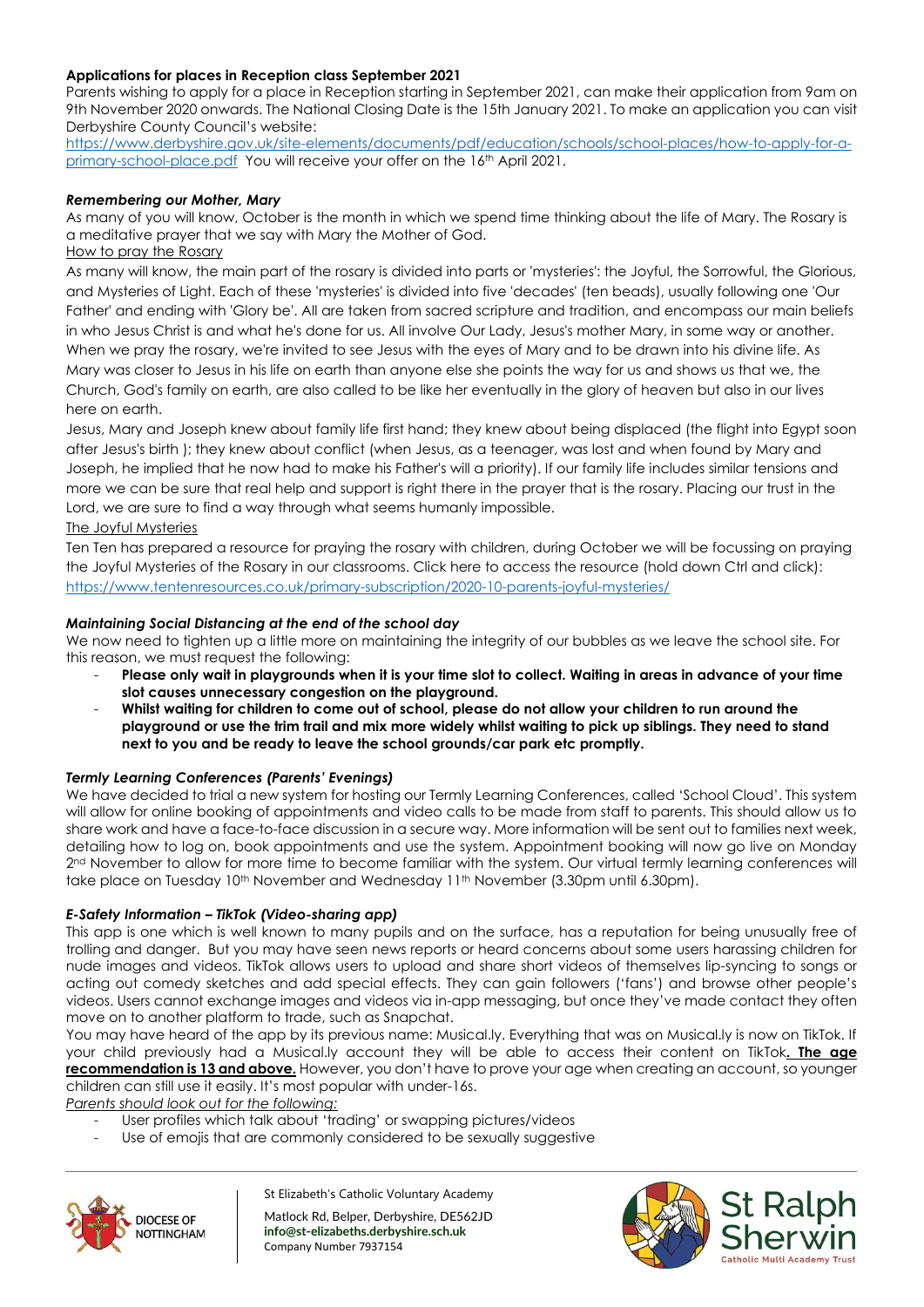- Hashtags, such as #tradefortrade, which clearly suggest the user is looking to trade illicit content

The lyrical content of some songs – parents have raised concerns that it's not always age-appropriate

*What safety options are available to parents?*

- Control who can view your child's videos
- Set your child's account to 'private' so that your child can control who sees their videos or keep them completely private. Your child will be able to approve or deny people as 'fans', and will only be able to accept messages from followers.

*Instructions for this are here:*

[Setting up a private account, TikTok](http://support.tiktok.com/knowledge-base/setting-up-a-private-account)

## *<http://support.tiktok.com/knowledge-base/setting-up-a-private-account>*

Remember, accounts are set to 'public' by default. Public profiles can be viewed by anyone! Even with a private account, your child's profile information can be seen by all users. Make sure your child doesn't reveal personal information on their public profile. Make sure your child knows how to report inappropriate behaviour. Your child can use the app to report content that makes them feel uncomfortable, including accounts, videos, comments and chats; you can too. Instructions for this are here:

[Report inappropriate content, TikTok](http://support.tiktok.com/knowledge-base/report-inappropriate-content)

*http://support.tiktok.com/knowledge-base/report-inappropriate-content*

# *Remote Learning*

Next week, letters will be emailed out to you with log in information for pupils in KS2 in relation to the 'Century' online learning platforms. This is a remote learning platform and will be used when/if children need to self-isolate or in the case of a bubble closure. It can be used alongside Purple Mash and MyMaths. These online learning platforms are really engaging, fun and provide comprehensive curriculum coverage; whilst allowing work to be submitted to the class teacher. Platforms can also be used for additional home learning should you wish.

## *Winter PE Kit*

PE will still take place during the colder months, but children are allowed to wear black plain jogging bottoms and a yellow sweatshirt with a school logo on (available online from Loopwear). They should also wear their yellow PE polo shirt underneath. Children will require trainers as well as pumps. Please do ensure all items are labelled.

## *Year 7 Admissions to St Benedict's For September 2021*

Applications close on 31st October 2020. St Benedict's have been oversubscribed for the last 5 years so apply now to avoid missing out. To apply visit [https://www.derby.gov.uk/education-and-learning/schools-and-colleges/school](https://www.derby.gov.uk/education-and-learning/schools-and-colleges/school-admissions/secondary-school-admissions/apply-year-seven-secondary-school/)[admissions/secondary-school-admissions/apply-year-seven-secondary-school/.](https://www.derby.gov.uk/education-and-learning/schools-and-colleges/school-admissions/secondary-school-admissions/apply-year-seven-secondary-school/)

You must also complete the supplementary form with all applications. An online copy can be found on St Benedict's admissions page. These must be returned to Ruth Darby at **rsdarby@saintben.derby.sch.uk** together with a copy of a Baptism certificate, if you are of the Catholic faith, or any further evidence of faith/worship to support your application. *A survey has gone out via text message to all Year 5 and 6 parents requesting details of which school you are hoping your children to attend in Year 7. Mr Gritton (Headteacher at St Benedict's) is keen to be in touch with anyone who is undecided or who would like to know more about St Benedict's. There is space on the survey to indicate whether you would like a phone call from him.*

*Please note this will be the last time paper copies of the newsletter will be sent home. All future copies will be emailed from your child(rens) class email address and as always there will be a copy on school's website.*



St Elizabeth's Catholic Voluntary Academy